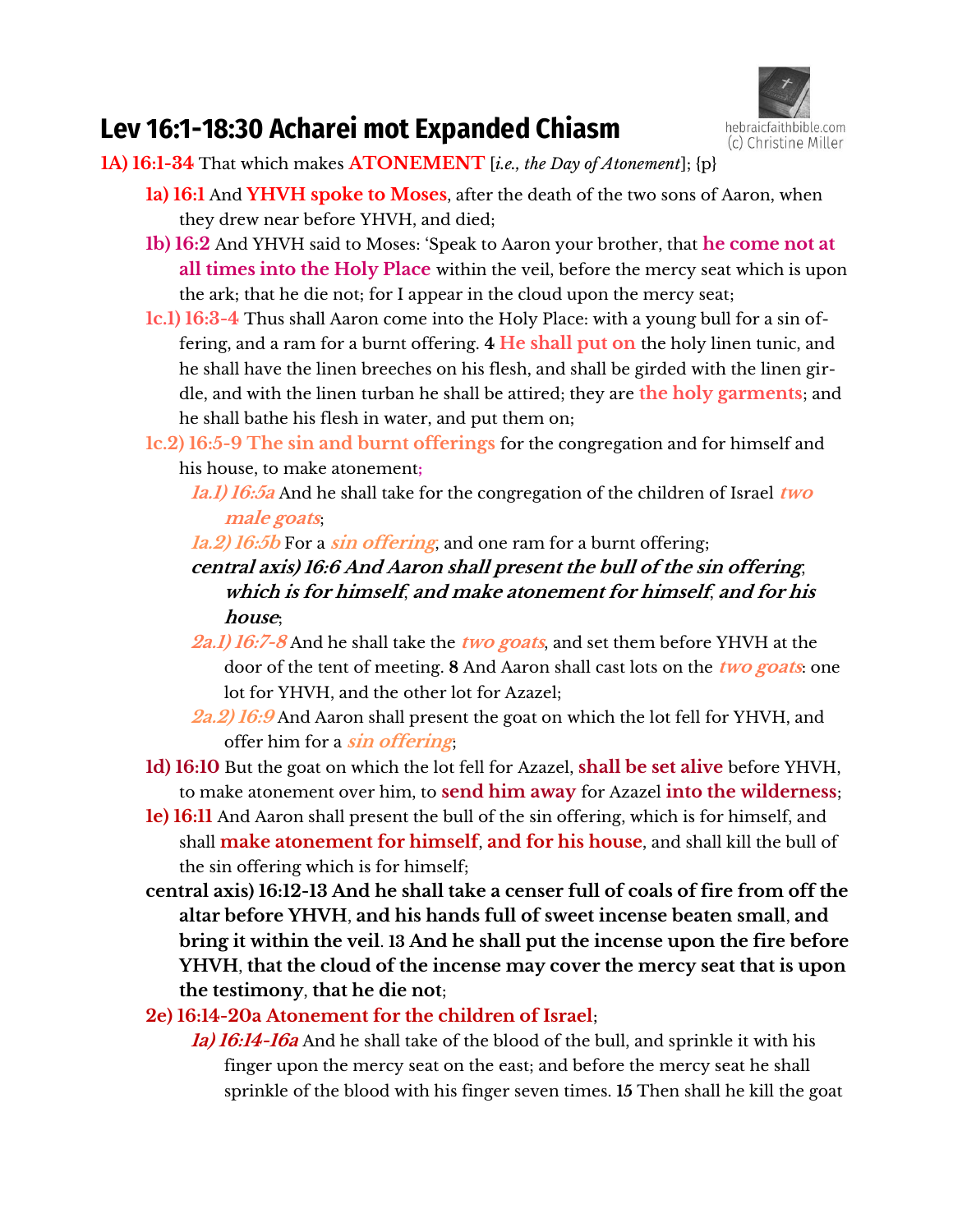of the sin offering, that is for the people, and bring his blood within the veil, and do with his blood as he did with the blood of the bull, and sprinkle it upon the mercy seat, and before the mercy seat. **16** And he shall **make atonement for the Holy Place**;

- **1b) 16:16b** Because of **the uncleannesses of the children of Israel**, and because of their transgressions, even all their sins;
- **1c) 16:16c-17a** And so shall he do for the tent of meeting, that dwells with them in the midst of their uncleannesses. **17** And there shall be no man in the tent of meeting when he goes in to **make atonement** in the Holy Place;

**central axis) 16:17b Until he come out**, **and have made atonement for himself**, **and for his household**, **and for all the assembly of Israel**;

- **2c) 16:18-19a** And he shall go out to the altar that is before YHVH, and **make atonement** for it; and shall take of the blood of the bull, and of the blood of the goat, and put it upon the horns of the altar round about. **19** And he shall sprinkle of the blood upon it with his finger seven times, and cleanse it, and hallow it;
- **2b) 16:19b** From **the uncleannesses of the children of Israel**;
- **2a) 16:20a** And when he has made an end of **atoning for the Holy Place**, and the tent of meeting, and the altar;
- **2d) 16:20b-22** He shall present the **live goat**. **21** And Aaron shall lay both his hands on the head of the **live goat**, and confess over him all the iniquities of the children of Israel, and all their transgressions, even all their sins; and he shall put them on the head of the goat, and shall **send him away** by the hand of an appointed man **into the wilderness**. **22** And the goat shall bear on him all their iniquities to a land which is cut off; and he shall let go the goat in the wilderness;
- **2c.1) 16:23-24a** And Aaron shall come into the tent of meeting, and **shall put off the linen garments**, which he put on when he went into the holy place, and shall leave them there. **24** And he shall bathe his flesh in water in a holy place and put on his other vestments;
- **2c.2) 16:24b-28** The **burnt and sin offerings**;
	- **1a) 16:24b** And come forth, and offer his **burnt offering** and the burnt offering of the people;

**central axis) 16:24c And make atonement for himself and for the people**; **2a) 16:25-28** Disposing of the **sin offerings**;

**1A) 16:25-26** And the fat of the sin offering he shall make smoke on the altar. **26** And he that lets go the goat for Azazel shall **WASH HIS CLOTHES**, **AND BATHE HIS FLESH IN WATER**, **AND AFTERWARD HE MAY COME INTO THE CAMP**;

**CENTRAL AXIS) 16:27 AND THE BULL OF THE SIN OFFERING**, **AND THE GOAT OF THE SIN OFFERING**, **WHOSE BLOOD WAS BROUGHT IN TO MAKE ATONEMENT IN THE HOLY PLACE**, **SHALL BE CARRIED FORTH OUTSIDE THE CAMP**; **AND**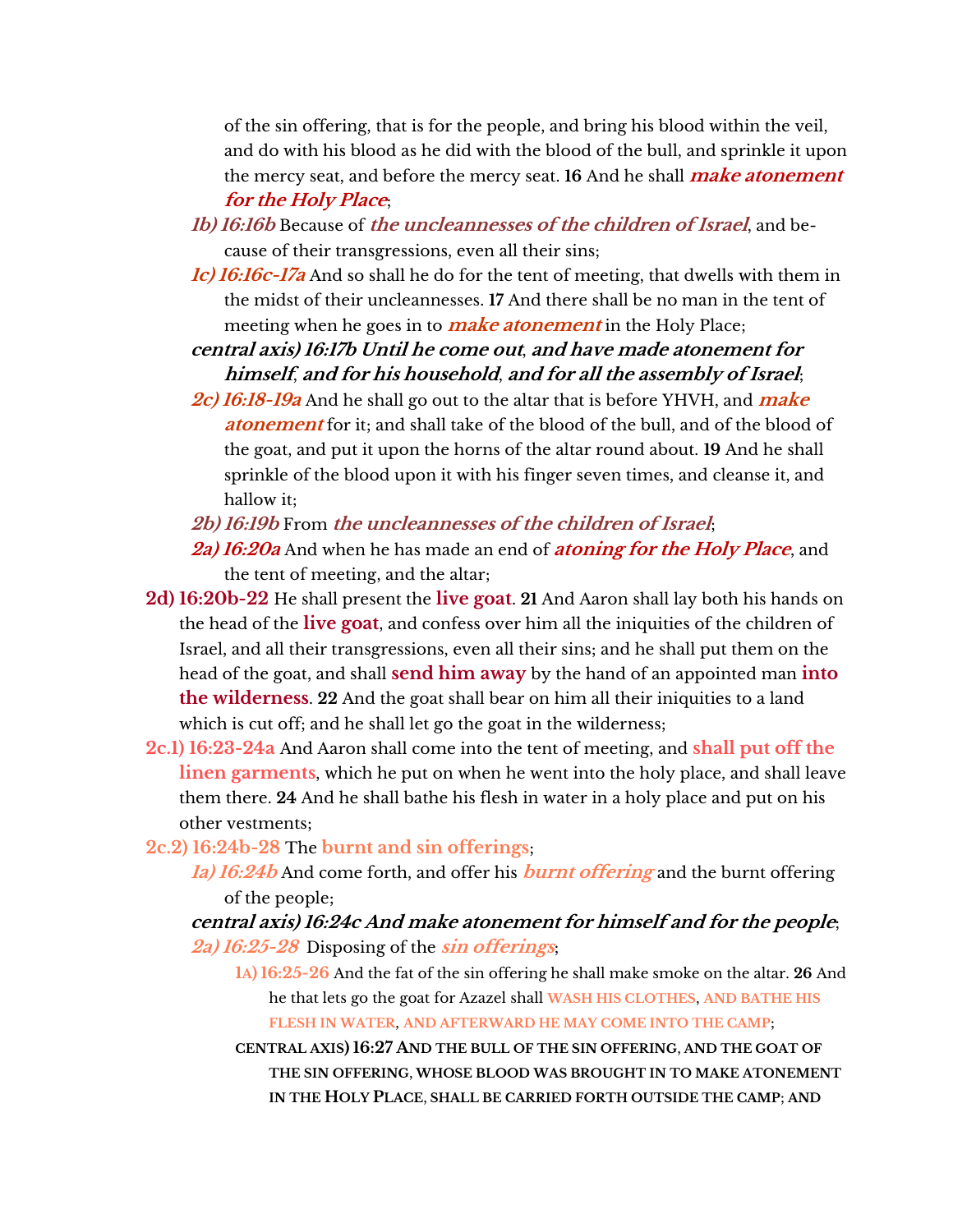**THEY SHALL BURN IN THE FIRE THEIR SKINS**, **AND THEIR FLESH**, **AND THEIR DUNG**;

**2A) 16:28** And he that burns them shall **WASH HIS CLOTHES**, **AND BATHE HIS FLESH IN WATER**, **AND AFTERWARD HE MAY COME INTO THE CAMP**;

**2b) 16:29-34a** When the priest **shall come into the Holy Place**;

- **1a) 16:29a-31** It is a **statute for ever**, to come into the Holy Place **in the seventh month**, **on the tenth day of the month**;
	- **1A) 16:29A** And it shall be a **STATUTE FOR EVER** for you;
	- **1B) 16:29B** In the seventh month**,** on the tenth day of the month, **YOU SHALL AF-FLICT YOUR SOULS**;
	- **1C) 16:29C** And shall do **NO MANNER OF WORK**, the native born, or the stranger who sojourns among you;
	- **1D) 16:30A** For on this day shall atonement be made for you, **TO CLEANSE YOU**; **CENTRAL AXIS) 16:30B FROM ALL YOUR SINS**;

**2D) 16:30C YOU SHALL BE CLEAN** before YHVH;

**2C) 16:31A** It is a **SABBATH OF SOLEMN REST** for you;

**2B) 16:31B** And **YOU SHALL AFFLICT YOUR SOULS**;

**2A) 16:31C** It is a **STATUTE FOR EVER**;

- **1b) 16:32a** And the priest, who shall be anointed and who shall be consecrated to be priest in his father's stead, *shall make the atonement*;
- **central axis) 16:32b And shall put on the linen garments**, **even the holy garments**;
- **2b) 16:33** And **he shall make atonement** for the Most Holy Place, and **he shall make atonement** for the tent of meeting and for the altar; and **he shall make atonement** for the priests and for all the people of the assembly;
- **2a) 16:34a** And this shall be an **everlasting statute** for you, to make atonement for the children of Israel because of all their sins **once in the year**;'

**2a) 16:34b** And he did **as YHVH commanded Moses**; {p}

- **1B) 17:1-4** And YHVH spoke to Moses, saying: **2** 'Speak to Aaron, and to his sons, and to all the children of Israel, and say to them: "This is the thing which YHVH has commanded, saying: **3** 'Whatever man there be of the house of Israel, that kills an ox, or lamb, or goat, in the camp, or that kills it without the camp, **4** and has not brought it to the door of the tent of meeting, to present it as an offering to YHVH before the tabernacle of YHVH, blood shall be imputed to that man; he has shed blood; and that man shall be cut off from among his people; [*i.e., the* **LAW OF THE SLAIN ANIMAL***: slaughtering from the flock or herd, that he not bear bloodguiltiness*];
	- **1C) 17:4-9** That which **CUTS OFF**: not offering slain animals to YHVH at the door of the tabernacle of meeting;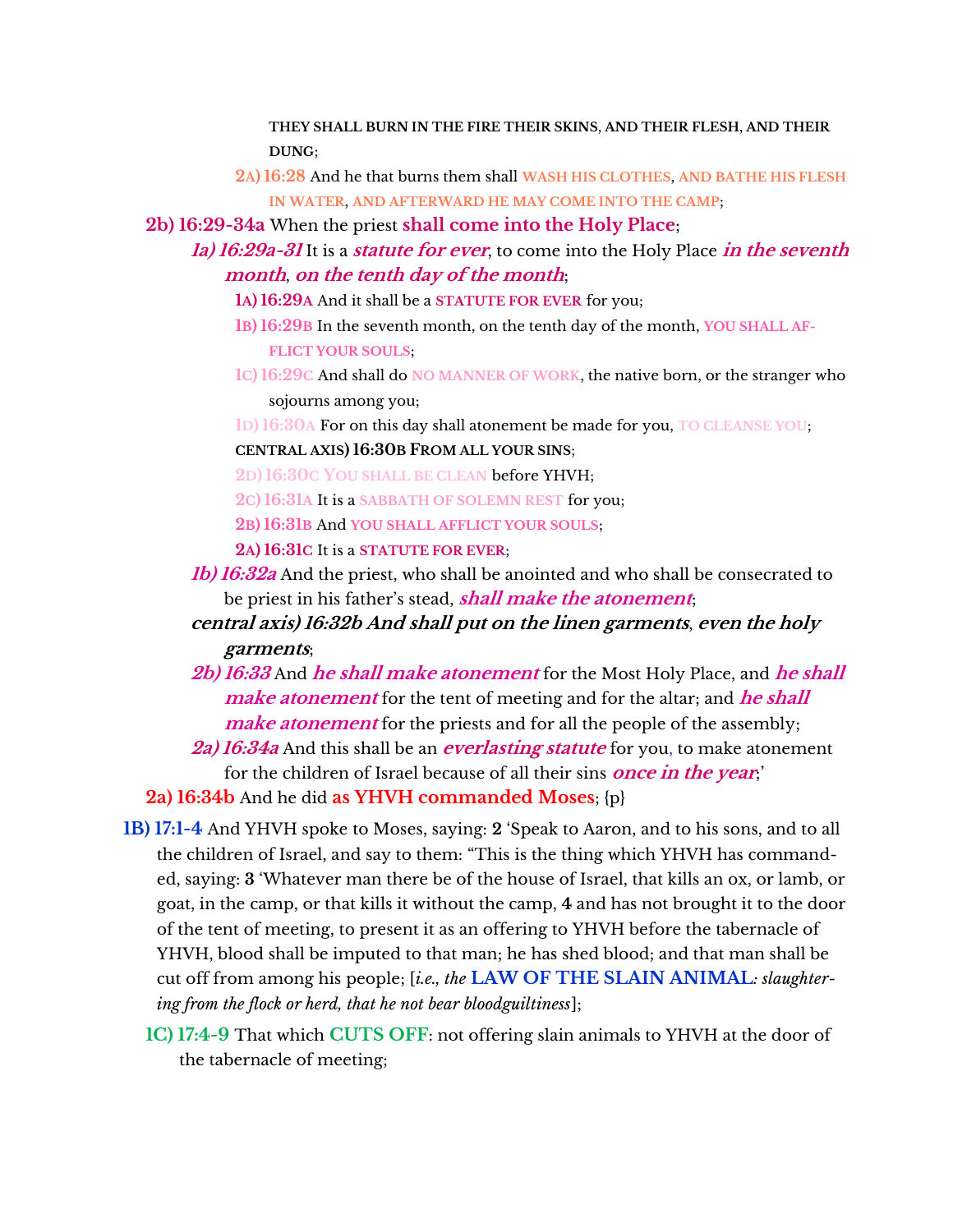- **1a) 17:4** And has not brought it to the door of the tent of meeting, **to present it as an offering to YHVH** before the tabernacle of YHVH, blood shall be imputed to that man; he has shed blood; and **that man shall be cut off** from among his people;
- **1b) 17:5a** To the end that the children of Israel may **bring their sacrifices**, which they sacrifice in the open field, even that they may bring them **to YHVH**, to the door of the tent of meeting,
- **central axis) 17:5b-6 To the priest**, **and sacrifice them for sacrifices of peace offerings to YHVH**. **6 And the priest shall dash the blood against the altar of YHVH at the door of the tent of meeting**, **and make the fat smoke for a sweet savor to YHVH;**
- **2b) 17:7** And they shall **no more sacrifice their sacrifices to the goat demons**, [*i.e., in the open fields implied*] after whom they go astray. This shall be a statute for ever to them throughout their generations;
- **2a) 17:8-9** And you shall say to them, "Whatever man there be of the house of Israel, or of the strangers that sojourn among them, that offers a burnt offering or sacrifice, **9** and **does not bring it** to the door of the tent of meeting, **to sacrifice it to YHVH**, even **that man shall be cut off** from his people;

**2C) 17:10-14** That which **CUTS OFF**: eating the blood of slain animals;

- **1a) 17:10-11a** And whatever man there be of the house of Israel, or of the strangers that sojourn among them, that eats any manner of blood, I will set My face against that soul that eats blood, and will **cut him off** from among his people. **11** For the **life of the flesh is in the blood**;
- **central axis) 17:11b And I have given it to you upon the altar to make atonement for your souls**; **for it is the blood that makes atonement for the soul;**
- **2a) 17:12-14** No one shall eat **blood**, for it is **the life of all flesh**, and whoever eats it **shall be cut off**;
	- **1a.1) 17:12-13** Therefore I said to the children of Israel, '**No soul of you shall eat blood**, neither shall any stranger that sojourns among you eat blood.' **13** And whatever man there be of the children of Israel, or of the strangers that sojourn among them, that takes in hunting any beast or winged creature that may be eaten, he shall pour out its blood, and cover it with dust;

#### **1a.2) 17:14a** For it is **the life of all flesh**;

#### **central axis) 17:14b Its blood is all one with its life**;

**2a.1) 17:14c** Therefore I said to the children of Israel, '**You shall not eat the blood** of any manner of flesh;

**2a.2) 17:14d** For **the life of all flesh** is its blood; whoever eats it shall be cut off;'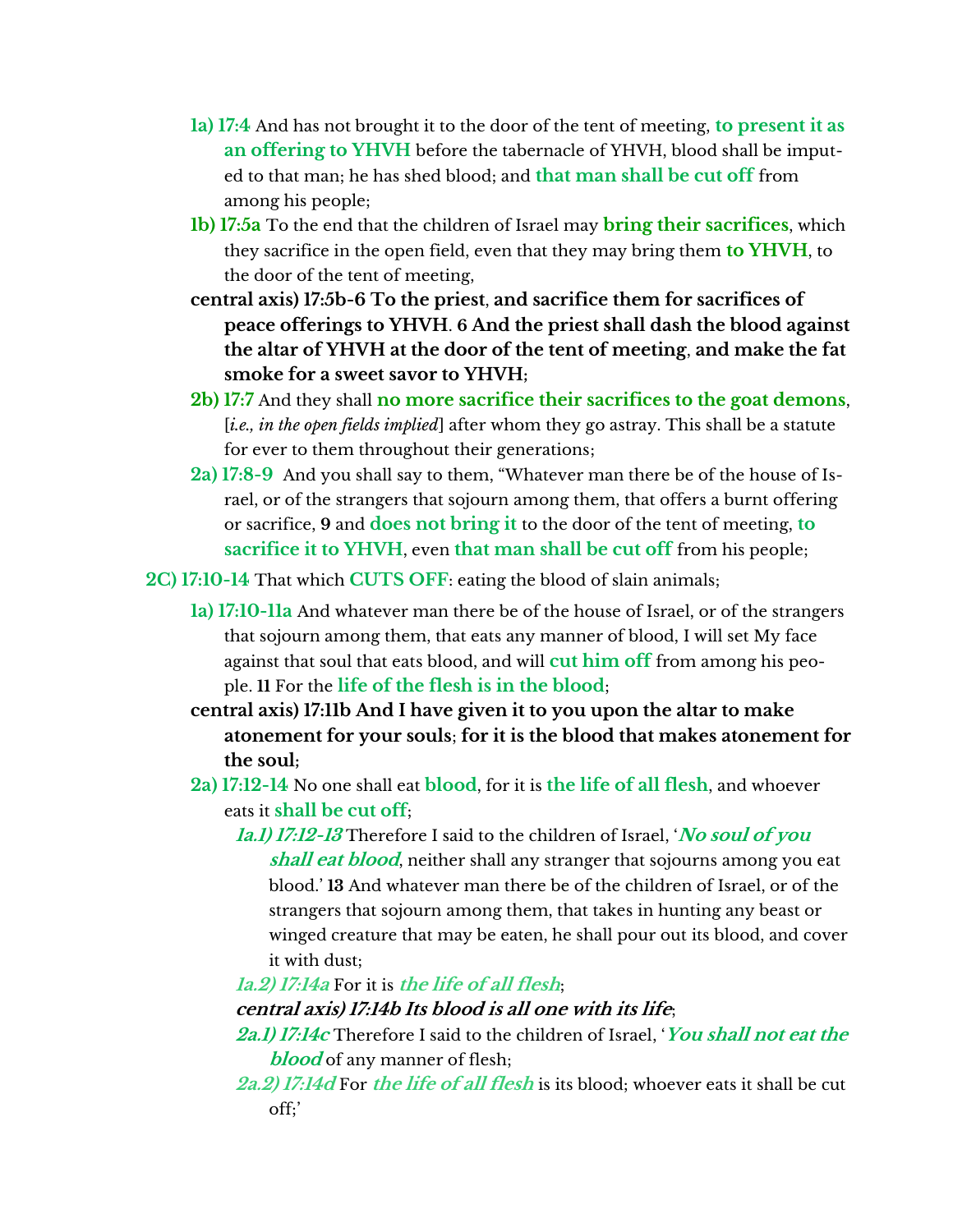- **2B) 17:15-16** And every soul that eats that which dies of itself, or that which is torn of beasts, whether he is native born or a stranger, he shall wash his clothes, and bathe himself in water, and be unclean until the evening; then he shall be clean. **16** But if he does not wash them, nor bathe his flesh, then he shall bear his iniquity;" [*i.e., The* **LAW OF THE SLAIN ANIMAL**: *that which he finds slain, that he not bear bloodguiltiness*]; {p}
- **2A) 18:1-30** That which makes **ABOMINABLE** [*i.e., The forbidden relations of Egypt and Canaan*]; {sx12+p}
	- **1a) 18:1-5** I am YHVH your God; **you shall keep My statutes** and not the statutes of Egypt and Canaan;'"' {s}
		- **1a) 18:1-2** And YHVH spoke to Moses, saying: **2** 'Speak to the children of Israel, and say to them: "**I am YHVH** your God;
		- **1b.1) 18:3a** After the doings of the land of Egypt, where you dwelt, **you shall not do**; and after the doings of the land of Canaan, where I am bringing you, **you shall not do**;

# **1b.2) 18:3b Neither shall you walk in their statutes**; **2b.1) 18:4a My ordinances you shall do**;

**2b.2) 18:4b-5b In My statutes you shall walk**;

**1A.1) 18:4B** And **MY STATUTES YOU SHALL KEEP**;

**1A.2) 18:4C** To **WALK IN THEM**;

#### **CENTRAL AXIS) 18:4D I AM YHVH YOUR GOD**;

**2A.1) 18:5A** You shall therefore **KEEP MY STATUTES**, and My ordinances;

**2A.2) 18:5B** Which if a man does, he shall **LIVE BY THEM**;

## **2a) 18:5c I am YHVH**; {s}

**1b) 18:6-20** None of you shall approach any that is near of kin to him, to uncover their nakedness. I am YHVH. {s} **7** The nakedness of your father, and the nakedness of your mother, you shall not uncover: she is your mother; you shall not uncover her nakedness.  $\{s\}$  **8** The nakedness of your father's wife you shall not uncover: it is your father's nakedness. {s} 9 The nakedness of your sister, the daughter of your father, or the daughter of your mother, whether born at home, or born abroad, even her nakedness you shall not uncover. {s} 10 The nakedness of your son's daughter, or of your daughter's daughter, even her nakedness you shall not uncover; for hers is your own nakedness.  $\{s\}$  11 The nakedness of your father's wife's daughter, begotten of your father— she is your sister—you shall not uncover her nakedness. {s} **12** You shall not uncover the nakedness of your father's sister: she is your father's near kinswoman. {s} 13 You shall not uncover the nakedness of your mother's sister; for she is your mother's near kinswoman. {s} 14 You shall not uncover the nakedness of your father's brother, you shall not approach his wife: she is your aunt. {s} 15 You shall not uncover the nakedness of your daughter-in-law: she is your son's wife; you shall not uncover her nakedness. {s} 16 You shall not uncover the nakedness of your brother's